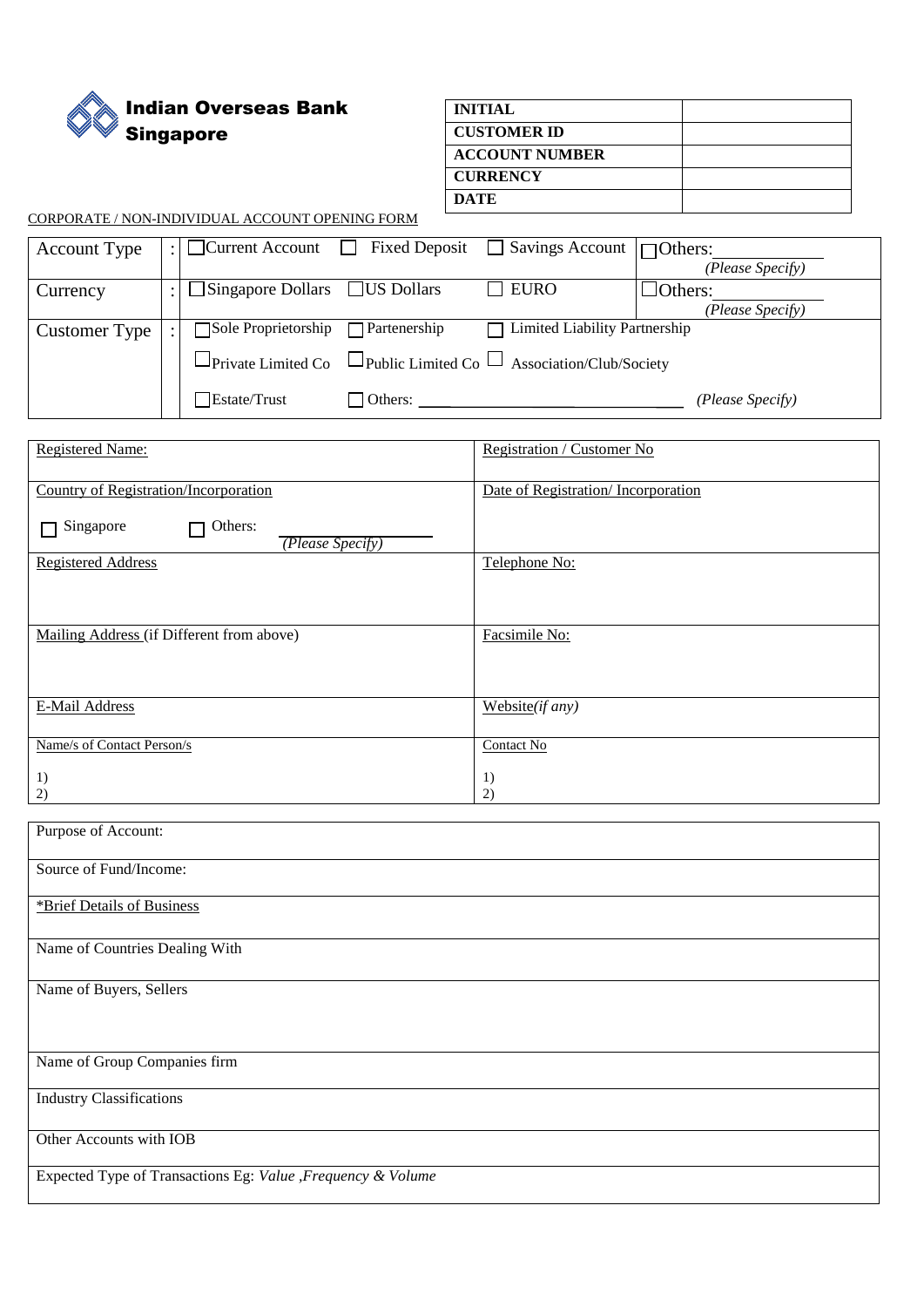| Present Bankers( <i>if any</i> ) |                                         |                         |
|----------------------------------|-----------------------------------------|-------------------------|
| Bank's Name                      | Type of Account ( <i>Loan/Current</i> ) | Year Account was opened |
|                                  |                                         |                         |
|                                  |                                         |                         |

\*Please attach brief profile of your business introducing Turnover and Annual Income and Balance Sheet [Case to Case Basis]

## **\*Particulars of Sole-Proprietor / Partners / Directors and Authorized Signatories as per Resolution (if applicable) Specimen Signature Card Enclosed**

| SNo            | <b>Name</b> | <b>Particulars</b>                                                          | <b>Residential Address</b> |
|----------------|-------------|-----------------------------------------------------------------------------|----------------------------|
| 1              |             |                                                                             |                            |
|                |             |                                                                             |                            |
|                |             |                                                                             |                            |
|                |             | Passport<br>$: \dots \dots \dots \dots \dots \dots \dots \dots \dots \dots$ |                            |
|                |             |                                                                             |                            |
| $\overline{2}$ |             |                                                                             |                            |
|                |             |                                                                             |                            |
|                |             |                                                                             |                            |
|                |             | Passport<br>$\vdots$                                                        |                            |
|                |             |                                                                             |                            |
| 3              |             |                                                                             |                            |
|                |             |                                                                             |                            |
|                |             |                                                                             |                            |
|                |             | Passport                                                                    |                            |
|                |             |                                                                             |                            |
| 4              |             |                                                                             |                            |
|                |             |                                                                             |                            |
|                |             |                                                                             |                            |
|                |             | Passport                                                                    |                            |
|                |             |                                                                             |                            |
| 5              |             |                                                                             |                            |
|                |             |                                                                             |                            |
|                |             |                                                                             |                            |
|                |             | Passport                                                                    |                            |
|                |             |                                                                             |                            |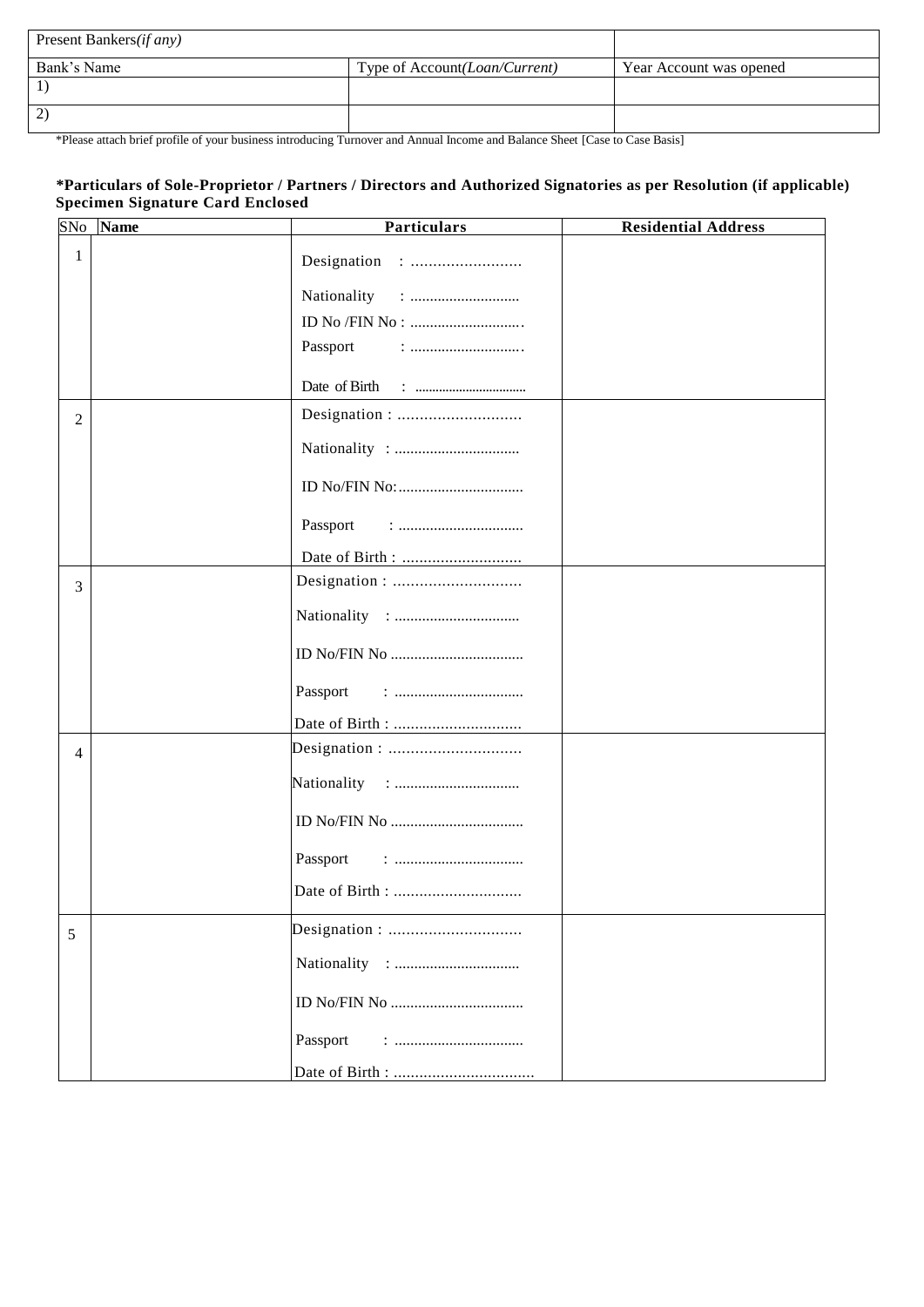Beneficial Ownership *(Please tick)*

 $\Box$  NO, there are no other Beneficial Owners other than mentioned above

 $\Box$  YES, there are other Beneficial Owners who ultimately own, control the company. Their details are as follows: (If ,the Beneficial Owner is a Corporate Entity the details of the ultimate ownership to be given)

| Name $*$                                                                                                                                   | NRIC No / PP No Registration No<br>(for entity) | Nationality / Country of<br>Incorporation (for entity) | % Shares |  |  |  |
|--------------------------------------------------------------------------------------------------------------------------------------------|-------------------------------------------------|--------------------------------------------------------|----------|--|--|--|
|                                                                                                                                            |                                                 |                                                        |          |  |  |  |
|                                                                                                                                            |                                                 |                                                        |          |  |  |  |
|                                                                                                                                            |                                                 |                                                        |          |  |  |  |
| Should any of the above-mentioned details change subsequent to the submission of this form to you, we undertake to inform you accordingly. |                                                 |                                                        |          |  |  |  |

\* Individual KYC shall be filled up completely and signed along with necessary supporting documents

# Chain of Corporate Ownership must be completed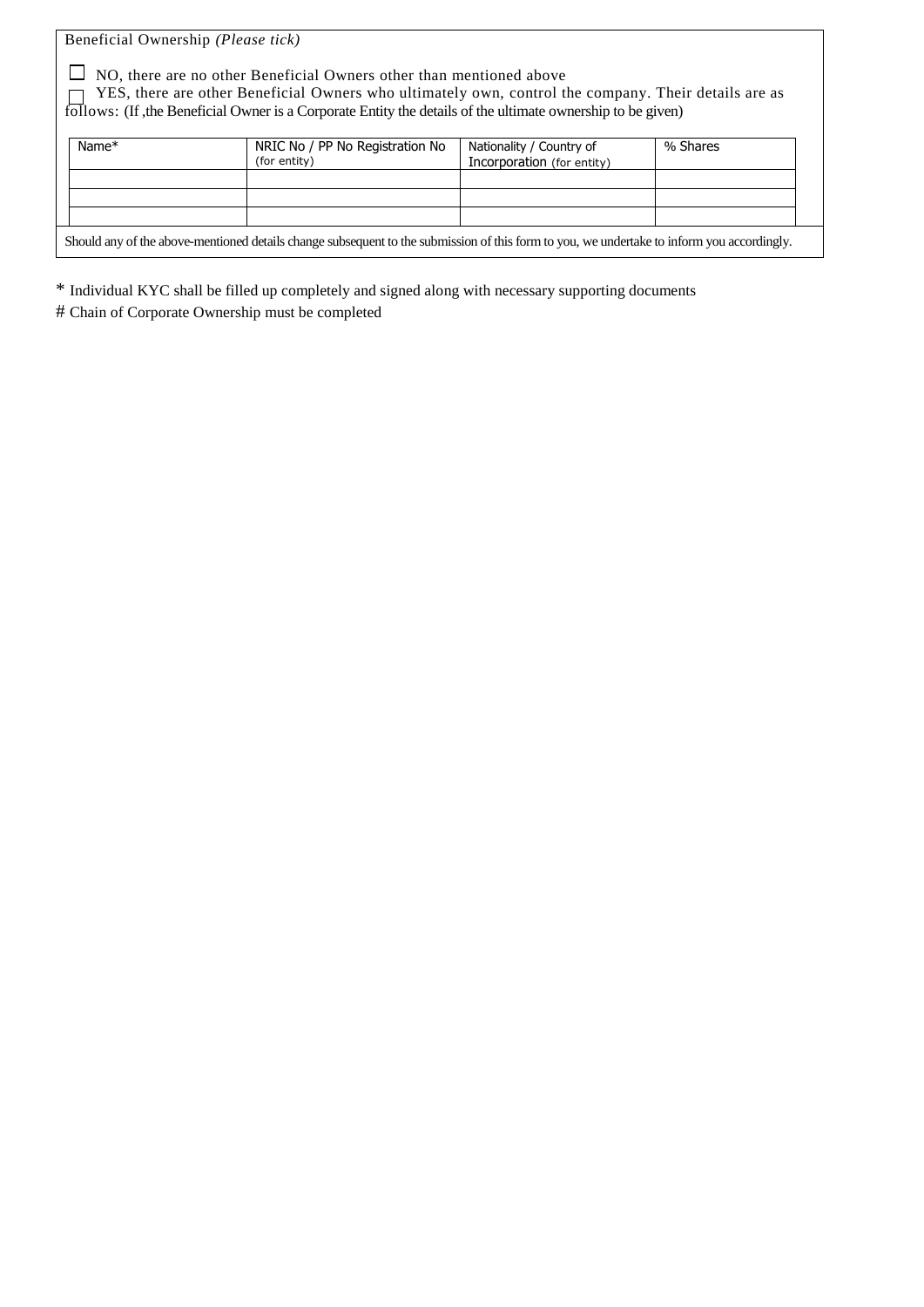| Tax Status (if applicable) *                                                                                      |                              |
|-------------------------------------------------------------------------------------------------------------------|------------------------------|
| Tax Resident in Singapore                                                                                         |                              |
| Non Tax Resident in Singapore (Please indicate Country of Residence)                                              |                              |
|                                                                                                                   |                              |
| * Enclose Latest Income tax Returns Form of account holders, Directors, Shareholders & Ultimate Beneficial Owners |                              |
|                                                                                                                   |                              |
| <b>FATCA</b> Applicability<br>(Please Fill in Separate Declaration Form)<br>Initial Amount of Deposit in SB/CA    | YES<br>N <sub>O</sub>        |
| I/We are interested in receiving promotion material/<br>Marketing call from Bank for their Products               | <b>YES</b><br>N <sub>O</sub> |
|                                                                                                                   |                              |
| Introduction                                                                                                      |                              |
| Introduced By:<br>(Name/Address/contact No)                                                                       | Signature:                   |

#### **DEPOSIT INSURANCE SCHEME**

Singapore Dollar Deposits of non-bank depositors are insured by the Singapore Deposit insurance Corporation, for up to S\$75,000/- in aggregate per depositor per Scheme Member by law. Foreign currency deposits, dual currency investments, structured deposits and other investment products are not insured.

DECLARATION: I/We agree and confirm that all the information provided by me/us in this Application is true to the best of my/our knowledge and belief and that the Bank shall be duly entitled to rely on the accuracy of such information without any further investigations on the part of the Bank; in the case of any change; I/We will bring it to the knowledge of the Bank. I/We confirm having read and understood the General Terms & Conditions for opening the above account and confirm that I/We will be bound by any additional Terms and Conditions that the Bank may impose from time to time. I/We undertake all funds being routed by me/us under this Deposit(s) is/are legitimately sourced and not related to any criminal activities/drug trafficking/terrorist activities/other forms of money laundering and suspicious activities and do not violate any provisions of the laws in this regard. I/We authorize Bank to disclose any information and particulars relating to such of our account(s) to any and all persons in accordance with the Bank's Terms and conditions and Prevailing Laws and Regulations. I/We confirm that no Legal Actions/Bankruptcy proceeding is / are pending against me / us. I / We declare that I/we comply with all Tax Laws of the Country of our residence / where we are citizens or otherwise subject to.

Yours faithfully

Authorized Signatory/ies

--------------------------------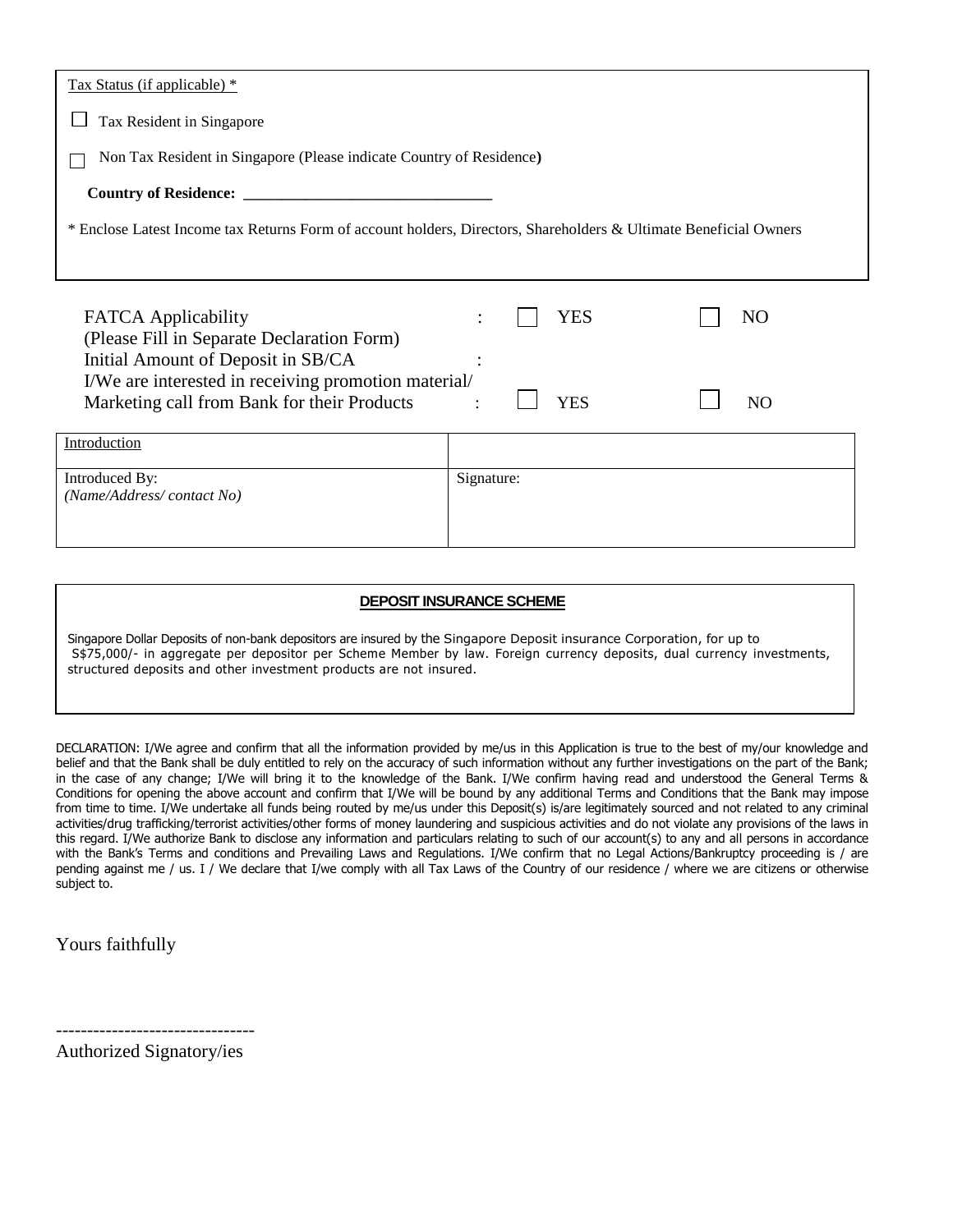## **FOR OFFICE USE ONLY**

| <b>RISK PROFILE</b>                                                                                                                      |                |                                                      | <b>Approval by Officer In Charge (Comment / Remarks.</b> |
|------------------------------------------------------------------------------------------------------------------------------------------|----------------|------------------------------------------------------|----------------------------------------------------------|
| Introduction Verified :<br>YES/NO                                                                                                        |                | If any)                                              |                                                          |
| Operating Instruction :                                                                                                                  |                | <b>KYC</b> Obtained                                  | : YES/NO                                                 |
|                                                                                                                                          |                | <b>ACRA Verification</b>                             | : YES/NO                                                 |
| <b>LOW RISK</b><br>$\Box$ MEDIUM RISK $\Box$ HIGH RISK<br>$\Box$ PEP RELATED<br>(RIPI)<br>(RIP II)<br>(RIP III)<br>(Exceptional RIP III) |                | PEP Verification                                     | : YES/NO                                                 |
|                                                                                                                                          |                | Source of Fund/Income Detail:                        |                                                          |
| <b>THRESHOLD LIMIT:</b><br>(As per Customer Business profile and Disclosure of Source of Fund)                                           |                | Beneficial Ownership,<br>if Different detail, if any | $\}$ :                                                   |
| <b>REMARKS:</b>                                                                                                                          |                | <b>Special Instruction</b>                           | :                                                        |
|                                                                                                                                          |                |                                                      |                                                          |
| Authorized Signature<br>Date                                                                                                             |                | Authorized Signature                                 | Date                                                     |
| Manager's Comments and/or Approval                                                                                                       |                |                                                      |                                                          |
|                                                                                                                                          |                |                                                      |                                                          |
|                                                                                                                                          |                |                                                      |                                                          |
|                                                                                                                                          |                |                                                      |                                                          |
|                                                                                                                                          |                |                                                      |                                                          |
|                                                                                                                                          |                |                                                      |                                                          |
|                                                                                                                                          |                |                                                      |                                                          |
|                                                                                                                                          |                |                                                      |                                                          |
|                                                                                                                                          |                |                                                      |                                                          |
| <b>Assistant Manager</b>                                                                                                                 | <b>Manager</b> |                                                      | <b>Senior Manager</b>                                    |
|                                                                                                                                          |                |                                                      |                                                          |
|                                                                                                                                          |                |                                                      |                                                          |
| Date:                                                                                                                                    |                |                                                      |                                                          |
|                                                                                                                                          |                |                                                      |                                                          |
|                                                                                                                                          |                |                                                      |                                                          |
| Executive Comments(if any)                                                                                                               |                |                                                      |                                                          |
|                                                                                                                                          |                |                                                      |                                                          |
|                                                                                                                                          |                |                                                      |                                                          |
|                                                                                                                                          |                |                                                      |                                                          |
|                                                                                                                                          |                |                                                      |                                                          |
|                                                                                                                                          |                |                                                      |                                                          |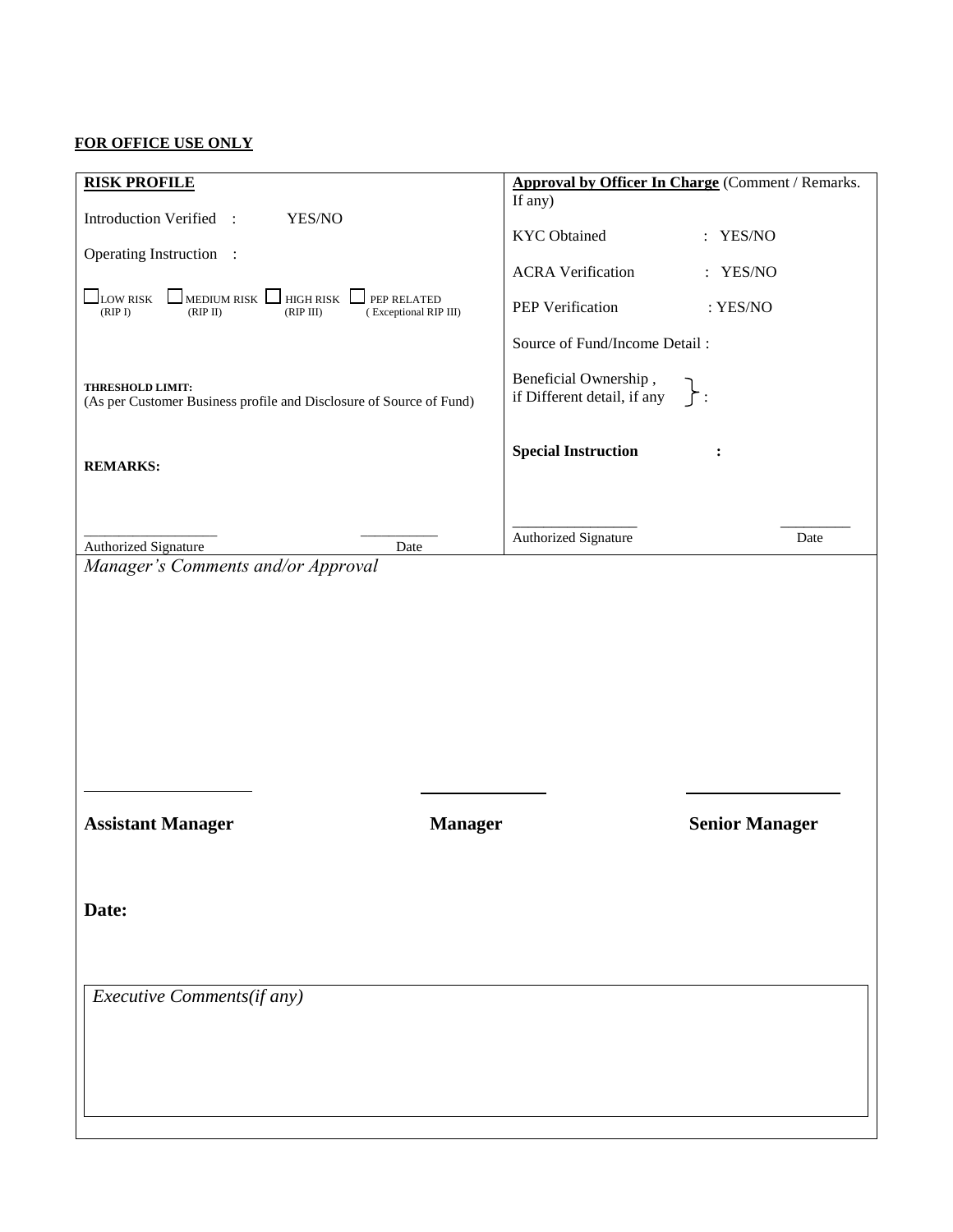## **TO: INDIAN OVERSEAS BANK, SINGAPORE (on the Letter head of the company)**

#### **RESOLUTION PASSED BY THE BOARD OF DIRECTORS OF COMPANY ................. Date of meeting .............................................**

We hereby certify that the following resolutions of the Board of Directors of the

\_\_\_\_\_\_\_\_\_\_\_\_\_\_\_\_\_\_\_\_\_\_\_\_\_\_(Company name) (the "Company") was passed at a meeting of the board held on the\_\_\_\_\_\_\_\_\_\_\_\_\_\_\_\_\_\_\_\_\_\_and has been duly recorded in the Minute Book of the said company: RESOLVED:

A. That a Banking Account for the Company, be opened with INDIAN OVERSEAS Bank (the "Bank") in accordance with and subject to the Bank's Terms and Conditions Governing Accounts as amended from time to time.

B. That the Bank be and is hereby authorized to honour cheques, bills of exchange and promissory notes drawn, accepted or made on behalf of the company and to act on any instruction so given relating to the account, whether the same be overdrawn or not or relating to the transactions of the Company by the following person/s (herein referred to as authorized person/s) with mode of operation as (singly / any two jointly / all jointly / any other mode) authorized on behalf of the Company to operate such account(s) in the following manner :

| <b>Authorized Signatories</b> | Name | NRIC/Passport<br>No | Designation | Signature |
|-------------------------------|------|---------------------|-------------|-----------|
|                               |      |                     |             |           |
| 1.                            |      |                     |             |           |
| 2.                            |      |                     |             |           |
| 3.                            |      |                     |             |           |

C.That this resolution be communicated to the Bank and remain in force until an amending resolution is passed by the Board and a certified copy thereof has been furnished to the Bank and that until such copy of amending resolution is received by the Bank the Bank shall be indemnified and saved harmless from any loss suffered or liabilities incurred by it (including legal costs on a full indemnity basis) in continuing to act in pursuance of this resolution.

D. And that the Bank be furnished with certified copy of the Company's updated Memorandum and Article of Association, present list of Board of Directors, Shareholders , beneficial owners and copies of any amending Resolution that may Worn time to time be passed.-

E. That the Company has been furnished with the Terms and Conditions Governing Accounts of the Bank as appeared in website and has read, understood and agree to all the terms and conditions contained

## **APPROVED BY**

Chairman Director (s) Secretary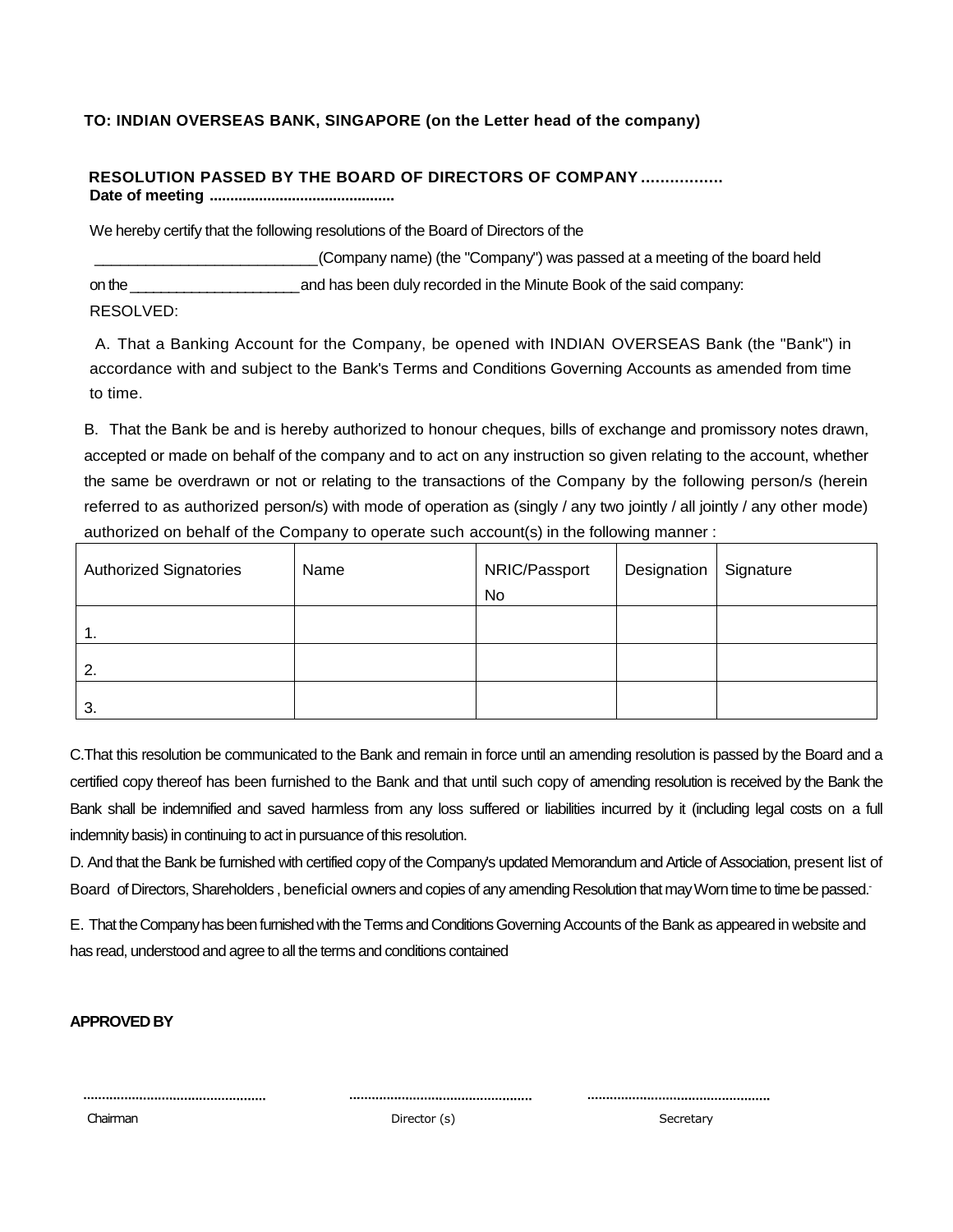# **Indemnity for fax instruction on company letter head with common seal and stamp if applicable.**

## **DEED OF INDEMNITY**

To: INDIAN OVERSEAS BANK, SINGAPORE

We request you to accept and act on the instructions and authority given to you by the resolution of our Board passed on

|  |  | CODV | Οt<br>$\sim$ | which<br>$\sim$ $\sim$ | ю<br>כו<br>$\overline{\phantom{a}}$ | <br>- 11 |
|--|--|------|--------------|------------------------|-------------------------------------|----------|
|--|--|------|--------------|------------------------|-------------------------------------|----------|

herewith.

In consideration of your acceding of our request aforesaid we hereby undertake and agree to fully indemnify you and save you harmless from and against all actions, charges, losses, damages, expenses, claims and demands which may be made against you or which you may sustain including legal fees on full indemnity basis by reason of your acting or relying on instructions or orders given or purported to be given to you by telex or facsimile in the names of - <COMPANY NAME>-

We also agree and confirm that you will not be responsible in any way for any unauthorized or erroneous instructions or orders given to you and that you will not be under any duty to verify the identity of the sender of the telex or facsimile instructions or orders or inquire into the genuineness of authenticity of such telex or facsimile instructions or orders or any signature thereon which appears to be that of an authorized signatory in your opinion.

Our request and the undertakings and confirmations herein shall continue until we give you written notice revoking or terminating the same and such revocation or termination shall only be effective from the date of receipt by you of such written notice.

We also undertake that such Fax instruction will be followed by original instruction.

This Deed of Indemnity shall be governed by the laws of Singapore.

Date this and a control day of the control of the control of the control of the control of  $20$ 

(The Common Seal of \_\_\_\_\_\_\_\_\_\_\_\_\_\_\_\_name of the company\_\_\_\_\_\_\_\_\_\_ (was hereunto) affixed in the presence of)

Director 1/ Authorized Signatory 1

Director 2 / Authorized Signatory 2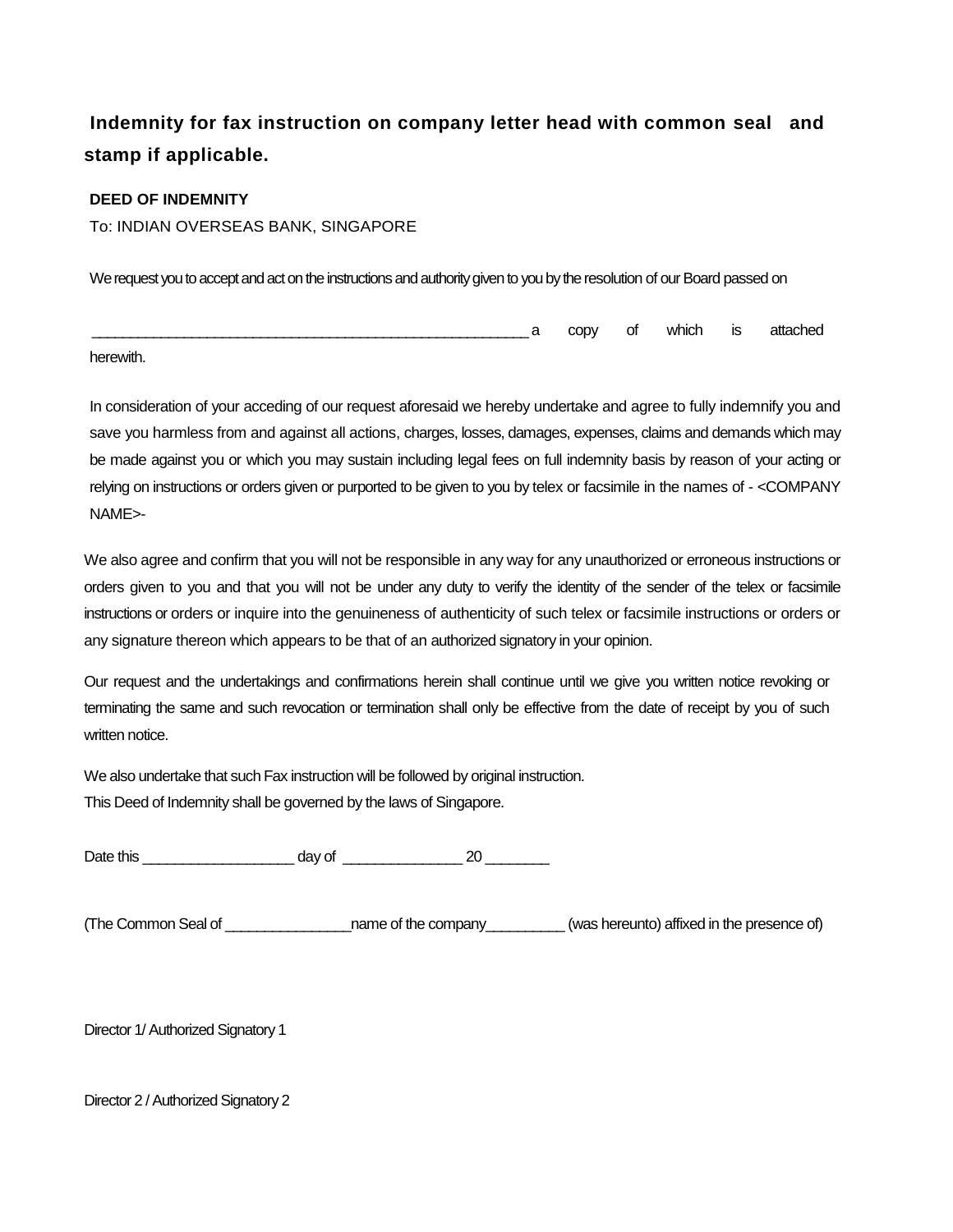## **Fax operation resolution [on company letter head ]**

## **TO: INDIAN OVERSEAS BANK, SINGAPORE**

**RESOLUTION PASSED BY THE BOARD OF DIRECTORS OF COMPANY................**

**Date of meeting .............................................**

We hereby certify that the following resolutions of the Board of Directors of the

\_\_\_\_\_\_\_\_\_\_\_\_\_\_\_\_\_\_\_\_\_\_\_\_\_\_(Company name) (the "Company") was passed at a meeting of the board held on the\_\_\_\_\_\_\_\_\_\_\_\_\_\_\_\_\_\_\_\_\_\_and has been duly recorded in the Minute Book of the said company: RESOLVED:

A. Further to the resolution passed by the Board on \_\_\_\_\_\_\_\_\_\_\_\_\_\_\_\_\_\_\_\_\_\_\_\_\_\_\_\_\_ and in addition to (and not in derogation of) the authority and instructions therein given, INDIAN OVERSEAS BANK ("the Bank") be and they are hereby authorised and instructed to honour all orders in respect of the Company's accounts with the Bank of any facilities or services provided by the Bank by telex or Facsimile and to honour all orders given as aforesaid and to debit the amount as ordered to the Company's account or any of its accounts with the Bank whether it or they be in credit or overdrawn in consequent of such debit.

And to act and rely on any instructions given as aforesaid with regard to any accounts or transactions of the company, including the deposit and withdrawal of all securities, documents, boxes or other property deposited with the Bank and the granting of Credits or guarantees.

Further resolved such fax instruction will be followed by original instruction.

B.The company executes **under its Common Seal** and issue in favour of the Bank a Deed of Indemnity in the form of the draft Deed of Indemnity circulated at the meeting which terms be and hereby approved.

Chairman Secretary Director(s)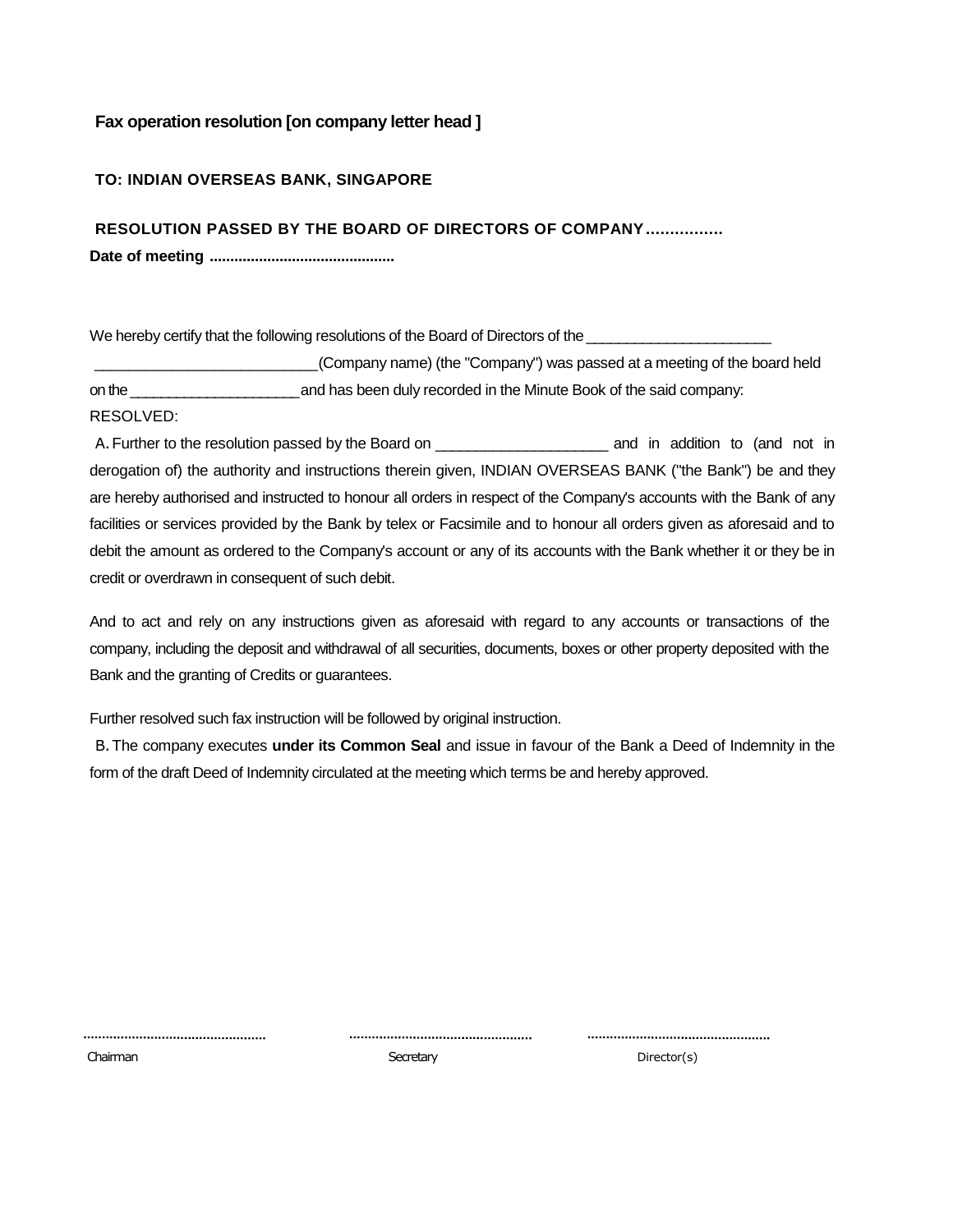## **INDEMNITY FOR ORAL ENQUIRY ON COMPANY LETTER HEAD**

#### **INDEMNITY**

#### **To: INDIAN OVERSEAS BANK , Singapore**

WHEREAS we have requested and may from time to time verbally request from you information pertaining to our account balances which information is required by our officers, employees, servants and agents\*\*on a (\*) daily or weekly basis under our present arrangements with you (hereinafter called "the inquiries"). IN CONSIDERATION of your agreeing at our request to enter into an agreement in respect of the inquires, including without limitation all information records and other documents concerning any account or accounts which we have or may at any time have with you (hereinafter called the "arrangement") (Name of the company) a company incorporated in Singapore and having its registered office at (address), our successors in title and assigns HEREBY AGREE AND UNDERTAKE to indemnify you, your successors and assigns and at all times to keep you fully indemnified from and against all liabilities, claims and demands, actions and proceedings, losses and expenses including legal costs as between solicitor and own client and all other liabilities and losses of whatsoever nature or description which may be made or taken or incurred or suffered by you in relation to or arising out of the arrangement.

AND WE FURTHER AGREE that our liability aforesaid is irrevocable and shall remain in full force and effect from the date herein.

WE HEREBY IRREVOCABLY guarantee the due performance of this Indemnity and AGREE that our liability hereunder shall not be prejudiced or affected by any time, waiver of the indulgence(s) which you may grant to or by any compromise or other arrangement which you make with any person or persons in connection herewith.

Dated this day of 20

#### **Authorized signature(s) & Company Stamp**

#### **[(\*) delete whichever is not applicable]**

\*\* Detail of person to whom information can be furnished: Name of Person , ID Particulars Copy to be given

**Authorized signature(s) & Company Stamp**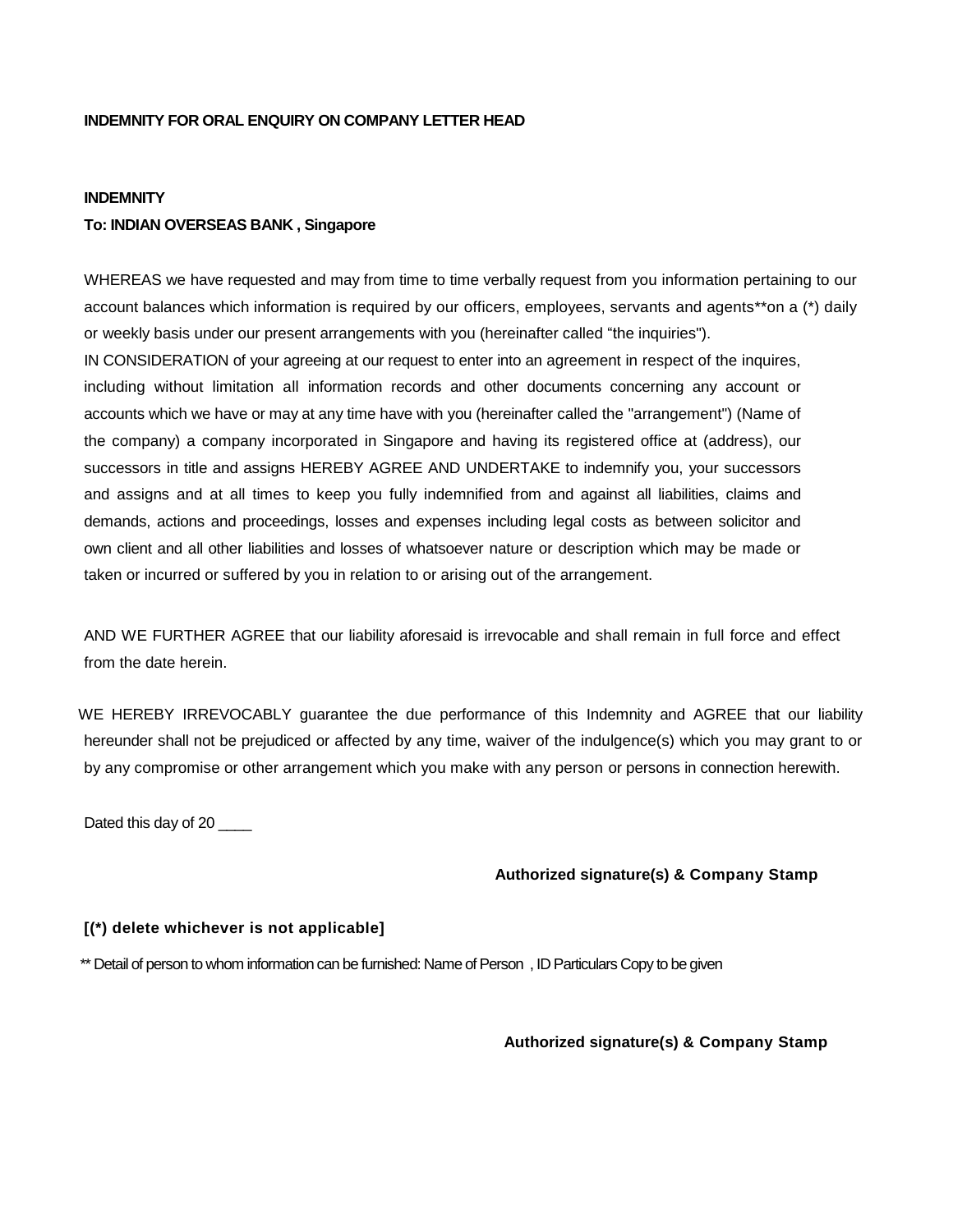To

Indian Overseas Bank, Singapore

Name of the Company \_\_\_\_\_\_\_\_\_\_\_\_\_\_\_\_\_\_\_\_\_\_\_\_\_\_\_\_\_\_\_\_

Details of present Directors as on ………………………..

| FULLNAME (As per | NRIC/Passport | NATIONALITY | DATE OF      | <b>RESIDENTIAL</b> | PHONE/MAILID/  |
|------------------|---------------|-------------|--------------|--------------------|----------------|
| NRIC/Passport)   |               |             | <b>BIRTH</b> | <b>ADDRESS</b>     | CONTACT        |
|                  |               |             |              |                    | <b>DETAILS</b> |
|                  |               |             |              |                    |                |
|                  |               |             |              |                    |                |
|                  |               |             |              |                    |                |
|                  |               |             |              |                    |                |
|                  |               |             |              |                    |                |
|                  |               |             |              |                    |                |
|                  |               |             |              |                    |                |
|                  |               |             |              |                    |                |

**SIGNED BY**

 $\begin{minipage}{.4\linewidth} \begin{tabular}{l} \textbf{1} & \textbf{2} & \textbf{3} & \textbf{4} & \textbf{5} & \textbf{6} & \textbf{6} & \textbf{7} & \textbf{8} & \textbf{9} & \textbf{10} & \textbf{10} & \textbf{10} & \textbf{10} & \textbf{10} & \textbf{10} & \textbf{10} & \textbf{10} & \textbf{10} & \textbf{10} & \textbf{10} & \textbf{10} & \textbf{10} & \textbf{10} & \textbf{10} & \textbf{10} & \text$ Chairman **Chairman** Secretary Secretary Secretary Director(s)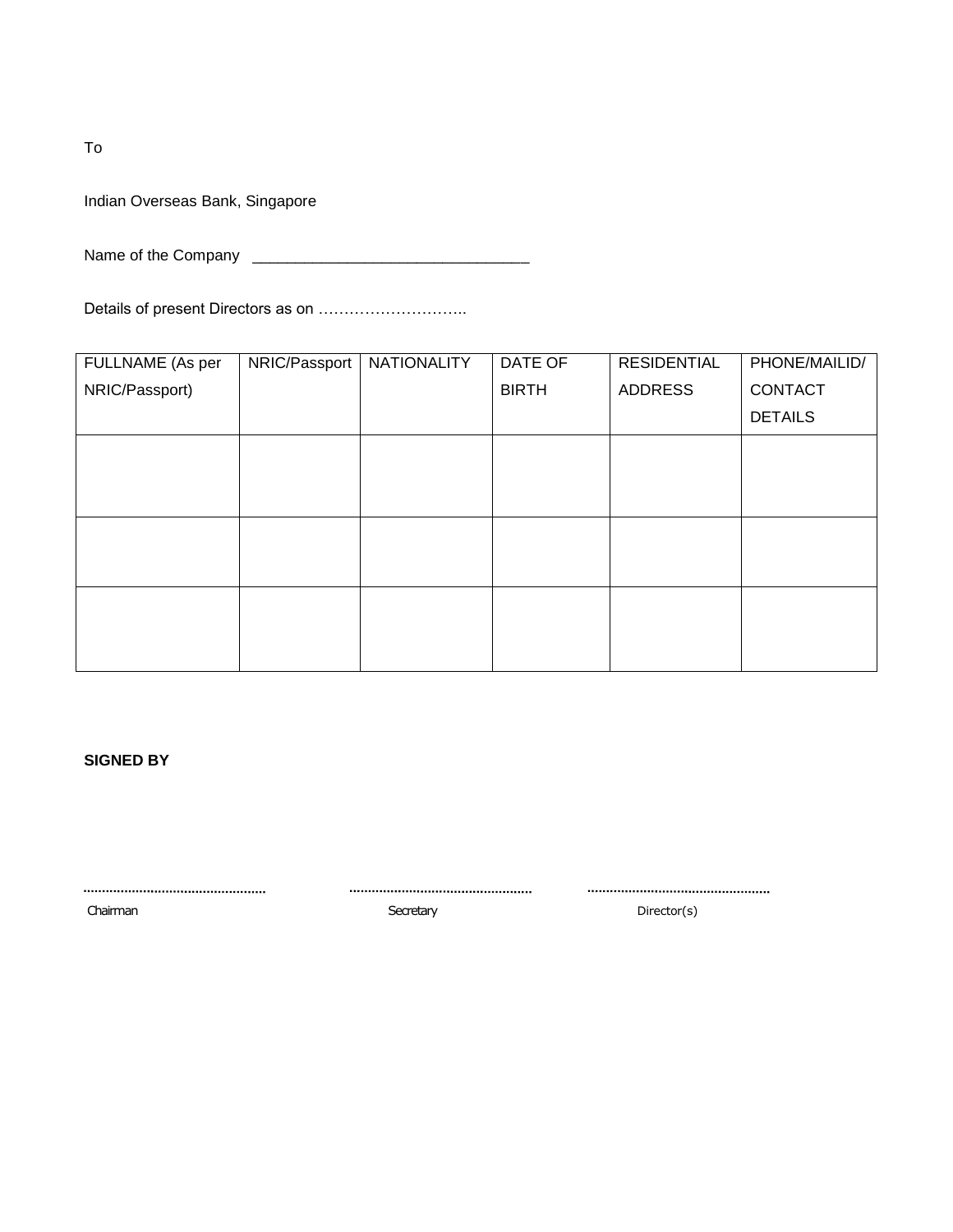**To**

**Indian Overseas bank , Singapore**

**Name of company \_\_\_\_\_\_\_\_\_\_\_\_\_\_\_\_\_\_\_\_\_\_\_\_\_\_\_\_\_\_\_\_\_\_**

**Detail of present shareholders,; as on ..........................................................**

**[In case of listed company, top 10 shareholder holding majority of shares to be furnished].**

| FULLNAME (As per | NRIC/Passport | NATIONALITY | DATE OF      | <b>RESIDENTIAL</b> | PHONE/MAILID/  |
|------------------|---------------|-------------|--------------|--------------------|----------------|
| NRIC/Passport)   |               |             | <b>BIRTH</b> | <b>ADDRESS</b>     | CONTACT        |
|                  |               |             |              |                    | <b>DETAILS</b> |
|                  |               |             |              |                    |                |
|                  |               |             |              |                    |                |
|                  |               |             |              |                    |                |
|                  |               |             |              |                    |                |
|                  |               |             |              |                    |                |
|                  |               |             |              |                    |                |
|                  |               |             |              |                    |                |
|                  |               |             |              |                    |                |

**SIGNED BY**

Chairman Director(s) and Director(s) Secretary Secretary Director(s)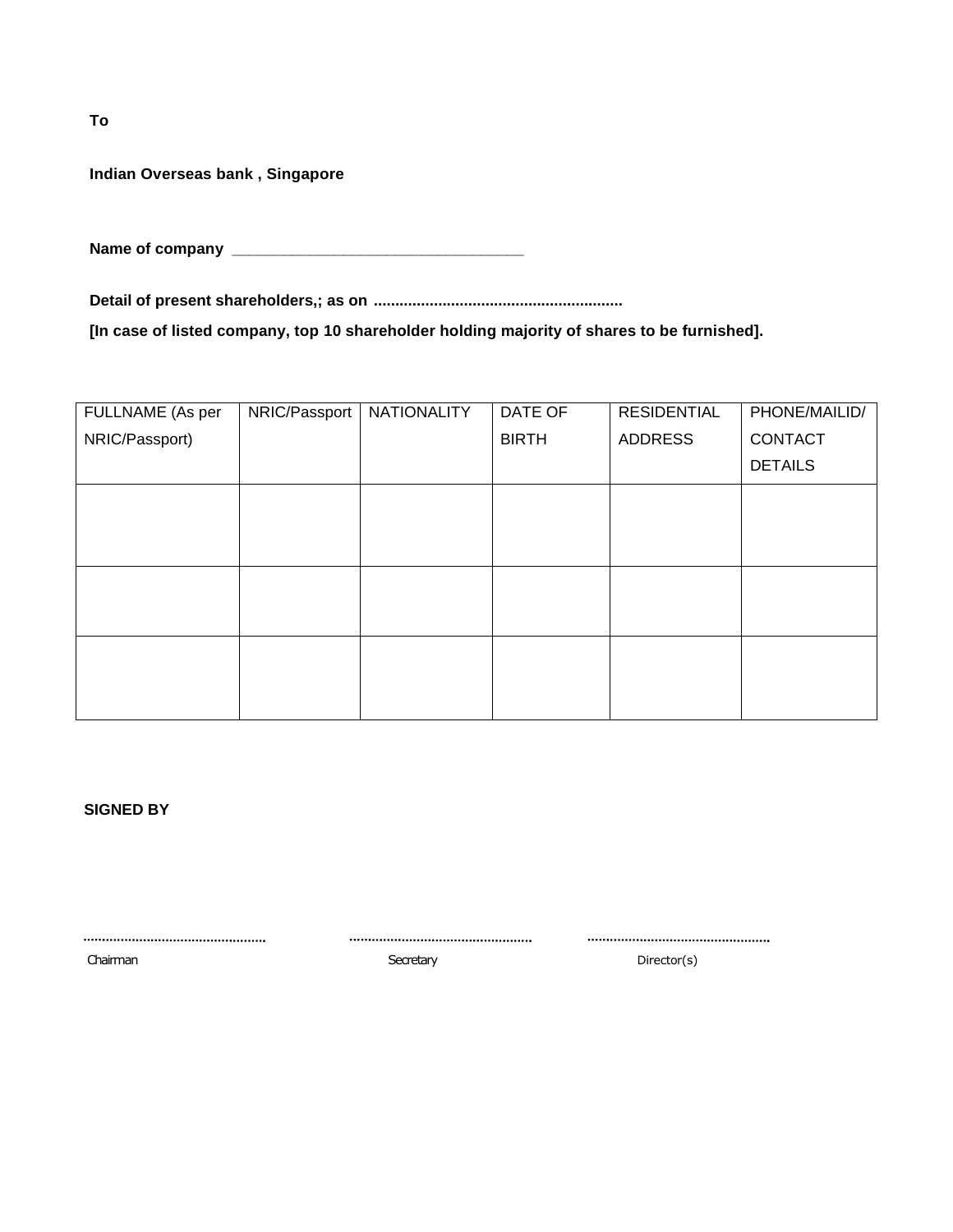## **PARTNERSHIP LETTER**

To: INDIAN OVERSEAS BANK , Singapore

| We, the undersigned, are the present and only partners of the Firm running under the name and style of |                     |  |  |  |  |
|--------------------------------------------------------------------------------------------------------|---------------------|--|--|--|--|
| (the "Firm") having its head office at                                                                 | and branches at and |  |  |  |  |
| carrying on the business of                                                                            |                     |  |  |  |  |

Each of the Authorized Signatories is authorized to sign on behalf of the Firm in the manner appearing below and has full and unrestricted authority to bind the Firm, and each of us is jointly and severally liable for all the liabilities thereof.

| <b>Authorized Signatories</b><br>Name | NRIC/PP No | Designation | Signature |
|---------------------------------------|------------|-------------|-----------|
| 1.                                    |            |             |           |
| 2.                                    |            |             |           |
| 3.                                    |            |             |           |

We hereby request you to open a Current and/or Fixed deposit account for us in the name of the Firm.

That should the current account of the Firm with the Bank become overdrawn, each of us shall be jointly and severally liable for the repayment of said overdraft and the Bank's usual interest thereon and for all Bank charges, if any, in connection with the operation of the account.

We shall also be jointly and severally liable for the liabilities of the Firm to the Bank under the aforesaid account and the Bank may recover its claim in respect of such liabilities of the Firm from me/us, jointly and severally and also from the estate of all or any of us/Partners of the Firm.

Whenever any change occurs in our partnership, for whatever reason, we undertake to inform the bank of the same in writing by all the partners and our individual responsibility and liability to the Bank shall continue, not withstanding such change, until my/our liabilities with the Bank are discharged, in writing by the Bank.

The said account will be operated upon by each of us singly or jointly with another of us for and behalf of the said Firm:

(Signature of All Partners /Stamp of the Firm)